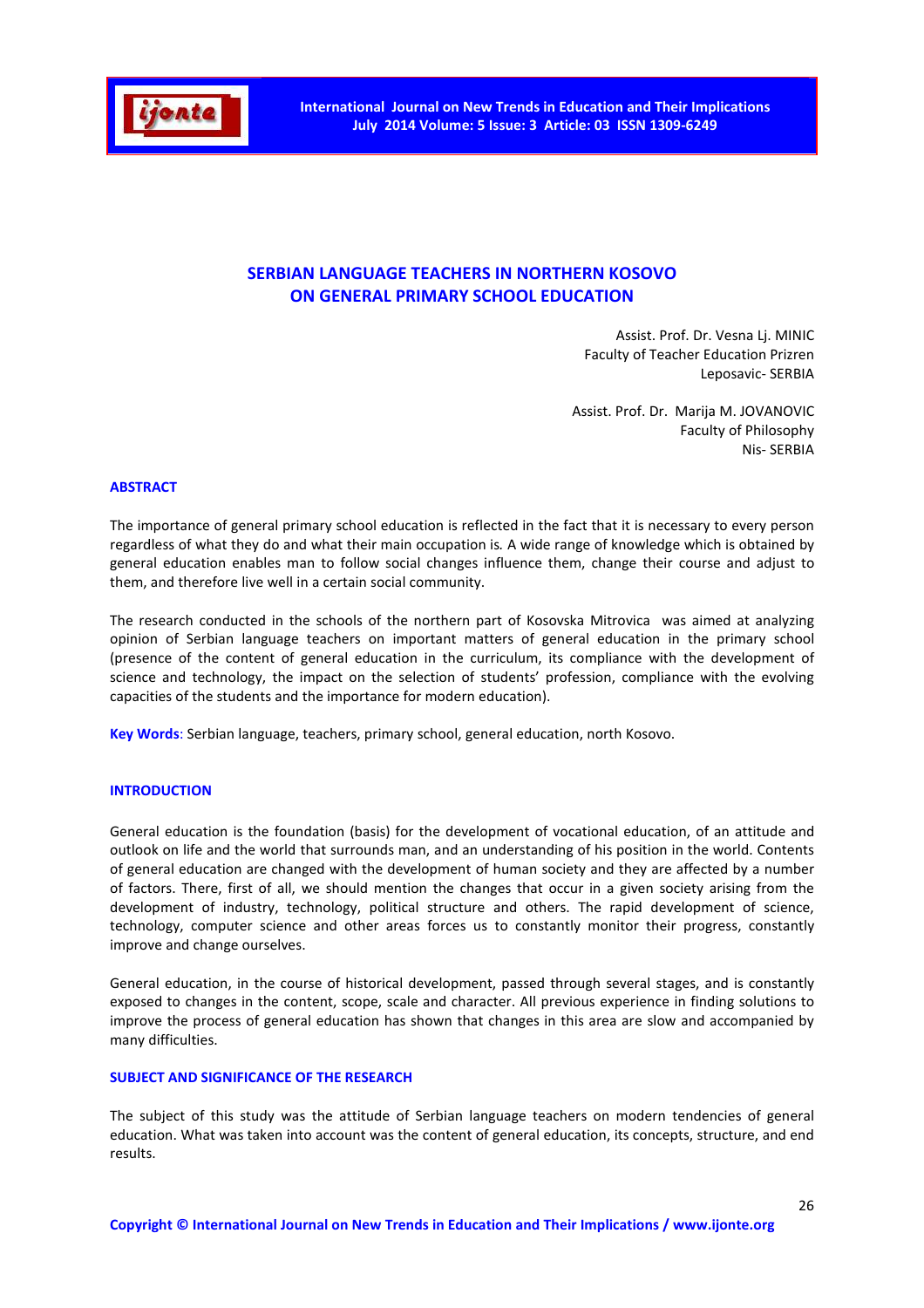

### **Defining Basic Terminology**

1. *General education* implies acquiring knowledge, habits and skillsas well as values from different fields of science, culture, art, language, social life and work, interpersonal relations, sports, recreation, entertainment, etc. These achievements are essential to every man regardless of the choice of future career; 2. *Primary education* is a compulsory and a general education element of education, intended for all the children in our society; 3. *Compulsory education* is a legal requirement that children attend school; 4. *Basic education* is identical to the concept of primary education and refers to the program of modern basic education and general education.

#### **Research Goal**

The aim of the study was to analyze the attitudes of Serbian language teachers on important matters of general primary school education.

#### **Research Tasks**

Examination of differences in Serbian language teachers' attitudes on: 1. The presence of the content of general education in the curriculum; 2. Need for harmonization of general education with science and technical development; 3. The impact of general education on the choice of profession (occupation) of students; 4. The need to adjust general education to the evolving capacities of students, and 5. The importance of general education for modern education with regard to gender, educational background and years of service of teachers.

#### **Research Hypothesis**

It is expected that gender, qualifications and years of service of Serbian language teachers significantly determine differences in their views regarding: 1. The presence of the content of general education in the curriculum; 2. The need to adjust general education to the development of science and technology; 3. The impact of general education on the choice of profession (occupation) of students; 4. The need to adjust general education to the evolving capacities of students; 5. The importance of general education for modern education.

#### **Research Variables**

The first variable is *gender* of Serbian language teachers and its impact on the interpretation of general education and its contents. It occurs in two forms: *male and female.* The second variable is *the level of education* of Serbian language teachers and its impact on the implementation of the content of general education, and it has two versions: *higher and high education*. The third variable consisted of *years of service* of Serbian language teachers, in order to understand how years of service affect clarifying the content of general education. Years of service are divided into: 1 to 10, from 11 to 30, and from 31 to 40.

#### **Research Methods**

The study used the following methods: *Theoretical analysis method*, which was necessary for analyzing the curricula, textbooks, magazines, etc.; *Descriptive method* was used to describe and analyze the state of general education and its contents, as well as their implementation in schools. *Genetic (developmental) method* was used in the interpretation of the general state of education today and its impact on the development of the individual.

#### **Research Techniques And Instruments**

*A questionnaire and interview technique* was used as a tool during the research. It included questions that were related to Serbian language teachers' attitudes on the scope, importance and completeness of general education; on compliance of the content of general education with new developments; on general education compliance with the needs and abilities of children; on the influence of the choice of profession, and others.

#### **Research Sample**

The study used a *deliberate sample*. Schools were selected that were adequate when it came to the capacity, and the teaching staff, which was essential for this study. Summary of Serbian language teachers' attitudes is a part of a larger study (sample of 250 teachers and 250 subject teachers) conducted with teachers and subject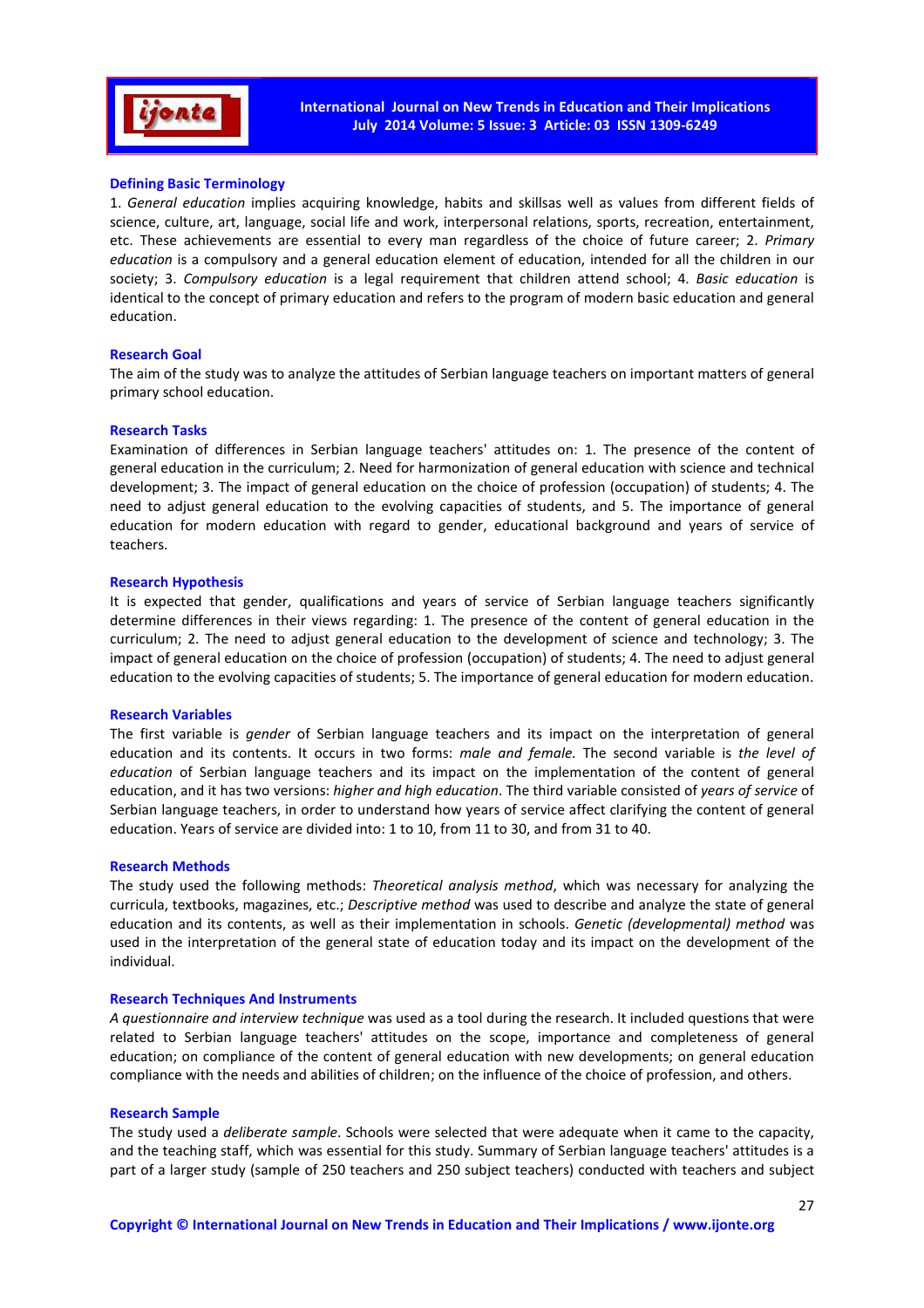

teachers (teaching math, science, social studies, foreign languages, computer science, art) in elementary school, but due to the volume of that research this paper only represents the views of Serbian language teachers. The questionnaire for Serbian language teachers were answered by 40 teachers working in the following elementary schools: in Leposavic (one elementary school – "Leposavic"), in Socanica (one elementary school – "Vuk Karadzic"), in Lesak (one elementary school – "Stana Bacanin"), in Zvecan (one elementary school – "Vuk Karadzic"), in Kosovska Mitrovica (seven elementary schools – "Sveti Sava", "Branko Radicevic", "Dositej Obradovic", "Veljko Banasevic", "Desanka Maksimovic", "Predrag i Miodrag Mihajlovic", i "Vlado Cetkovic"), in Zubin Potok (two elementary schools – "Jovan Cvijic" i "Blagoje Radic"). Because of the need for more samples, research was extended to Raska (one elementary school – "Raska"), Baljevac (one elementary school – "Josif Pancic") and Novi Pazar (six elementary schools - "Bratstvo", "Stefan Nemanja", "Jovan Jovanovic Zmaj", "Desanka Maksimovic", "Vuk Karadzic" and "Mesa Selimovic").

### **Data Processing**

Statistical data processing was performed using: tables, frequencies, percentages, contingency coefficient and chi-square test.

### **ANALYSIS AND DISCUSSION OF OBTAINED RESULTS**

### **1. Serbian Language Teachers' Opinions On Major Issues Of General Education In Elementary School**

After having conducted the research, collected and analyzed data, this part of the paper analyzed the opinions of Serbian language teachers on important matters of general education.

а) Serbian language teachers' opinions on the presence of the content of the general education in teaching curricula and programs - depending on gender

| <b>SERBIAN LANGUAGE</b>                                              |                                        |       |                     |       |                              |       |       |  |  |  |  |
|----------------------------------------------------------------------|----------------------------------------|-------|---------------------|-------|------------------------------|-------|-------|--|--|--|--|
|                                                                      | a) Present in<br>sufficient proportion |       | b) A little present |       | c) Insufficiently<br>present |       | н     |  |  |  |  |
| <b>GENDER</b>                                                        | No.                                    | %     | No.                 | ℅     | No.                          | %     | total |  |  |  |  |
| a) Male                                                              |                                        | 53.84 | 4                   | 30.77 |                              | 15.39 | 13    |  |  |  |  |
| b) Female                                                            | 17                                     | 62.97 |                     | 25.92 |                              | 11.12 | 27    |  |  |  |  |
| TOTAL:                                                               | 24                                     |       | 11                  |       |                              |       | 40    |  |  |  |  |
| Chi-square: 0,33; df $2^{\circ}$ : 0,05 - 5,99; 0,01 - 9,21; c= 0,09 |                                        |       |                     |       |                              |       |       |  |  |  |  |

Тable 1:

Depending on gender, Serbian language teachers think alike about the presence of general education in general education curriculum. The highest percentage of male teachers (53.84%) declared that the contents of general education are *present in sufficient proportion*, a somewhat smaller number of them (30.77%) said that it is *a little present*, - while the smallest number (15.39 %) said that is insufficiently present. Female teachers have similar opinion, so the highest percentage (62,97%) thnks that general education is *present in sufficient,* a somewhat smaller percentage (25,92%) believes that it is a little present, while 11,12% believe it is insufficiently present. The value of chi-square test was 0.33, which tells us that the Serbian language teachers think alike, that is, there was no statistically significant difference in their opinion on the matter. Calculated coefficient of contingency  $C = 0.09$  indicates that there is a low correlation between the gender of Serbian language teachers and their opinion on the presence of the content of the general education in teaching curricula and programs.

b) Serbian language teachers' opinions on the presence of the content of the general education in teaching curricula and programs - depending on education level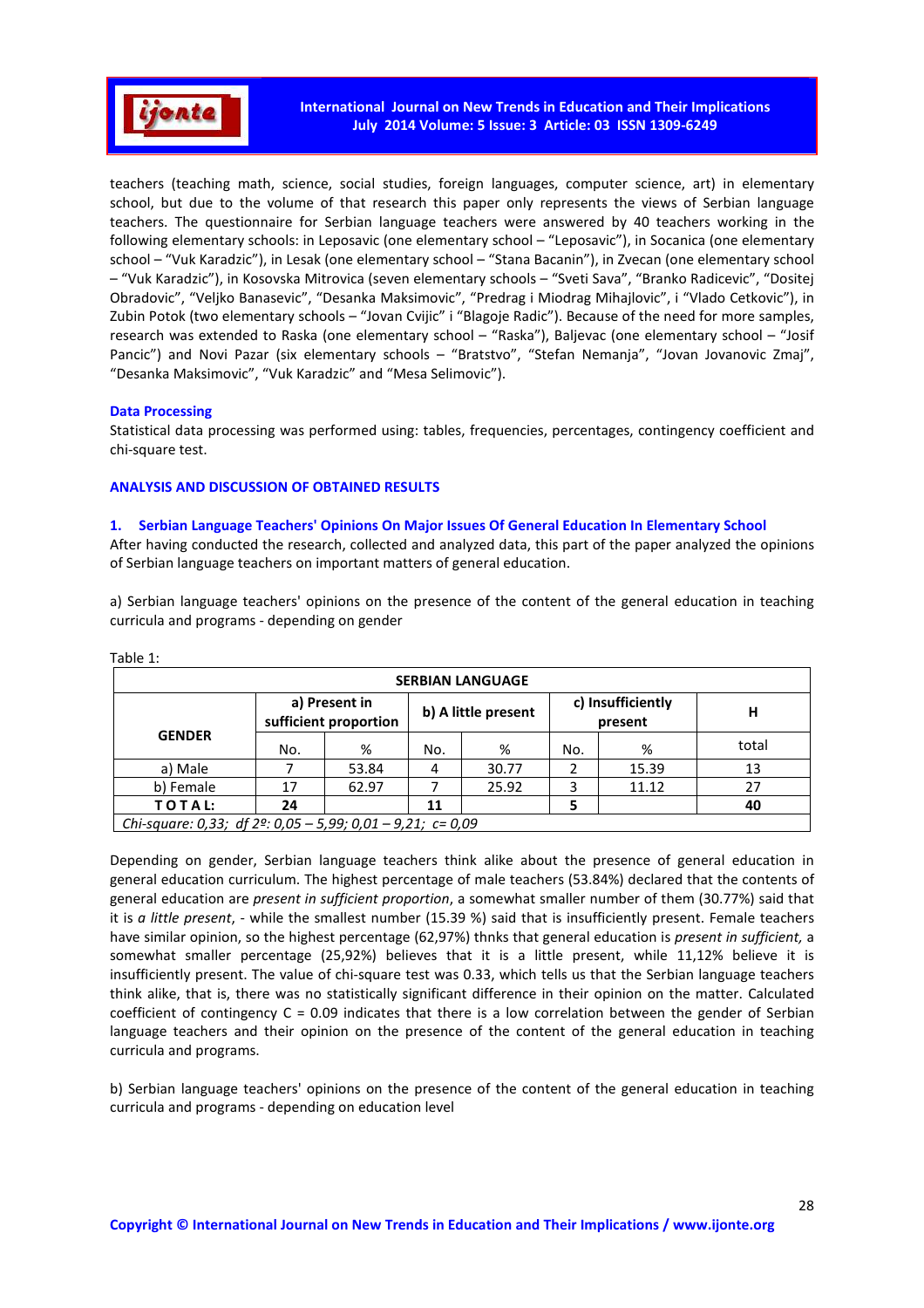

| <b>SERBIAN LANGUAGE</b>                                             |     |                                        |    |                     |     |                              |       |  |  |  |  |
|---------------------------------------------------------------------|-----|----------------------------------------|----|---------------------|-----|------------------------------|-------|--|--|--|--|
| <b>EDUCATION LEVEL</b>                                              |     | a) Present in<br>sufficient proportion |    | b) A little present |     | c) Insufficiently<br>present | н     |  |  |  |  |
|                                                                     | No. | %                                      | No | %                   | No. | %                            | Total |  |  |  |  |
| a) Higher school                                                    | 8   | 66.67                                  | 4  | 33.33               |     | 0.00                         | 12    |  |  |  |  |
| b) University                                                       | 16  | 57.14                                  |    | 25.00               |     | 17.86                        | 28    |  |  |  |  |
| TOTAL:                                                              | 24  |                                        | 11 |                     |     |                              | 40    |  |  |  |  |
| Chi-square 5,47; df $2^{\circ}$ : 0,05 - 5,99; 0,01 - 9,21; c= 0,34 |     |                                        |    |                     |     |                              |       |  |  |  |  |

Тable 2:

Depending on the education level (college and university), Serbian language teachers expressed similar views on the representation of the content of the general education in teaching curricula and programs. 66.67% teachers with higher (college) education have expressed their opinion by choosing the first category of responses *(present in sufficient proportion*), a small percentage of them, 33.33% have chosen the second category (*a little present),* while no one chose the third category (insufficiently present). Teachers with university degree, 57.14% of them expressed their views by choosing the first category of responses (present in sufficient proportion), while smaller percentages of them: 25.00% and 17.86% chose the second and third category (a little present and insufficiently present). Calculated *chi-square* 5,47 is lower than borderline value to be significant on the level 0,05 with df 2º, so it can be concluded that the opinions of Serbian language teachers with college and university degrees do not differ significantly based on the question asked. Calculated coefficient of contingency C = 0.34 tells us that there is a low correlation between education level of Serbian language teachers and their opinion on the presence of the content of the general education in teaching curricula and programs.

c) Serbian language teachers' opinions on the presence of the content of the general education in teaching curricula and programs - depending on years of service.

| <b>SERBIAN LANGUAGE</b> |                                                                     |                                        |     |                     |     |                              |       |  |  |  |  |
|-------------------------|---------------------------------------------------------------------|----------------------------------------|-----|---------------------|-----|------------------------------|-------|--|--|--|--|
| <b>YEARS OF SERVICE</b> |                                                                     | a) Present in<br>sufficient proportion |     | b) A little present |     | c) Insufficiently<br>present | н     |  |  |  |  |
|                         | No.                                                                 | %                                      | No. | %                   | No. | %                            | total |  |  |  |  |
| From 1 to 10 years      | 8                                                                   | 57.44                                  | 5   | 35.71               |     | 7.14                         | 14    |  |  |  |  |
| From 11 to 30 years     | 8                                                                   | 44.44                                  | 9   | 50.00               |     | 5.55                         | 18    |  |  |  |  |
| From 31 to 40 years     | 5                                                                   | 62.50                                  | 2   | 25.00               |     | 12.50                        | 8     |  |  |  |  |
| TOTAL:                  | 21                                                                  |                                        | 16  |                     | 3   |                              | 40    |  |  |  |  |
|                         | Chi-square:1,77; df $4^{\circ}$ : 0,05 -9,49; 0,01 - 13,28; c= 0,20 |                                        |     |                     |     |                              |       |  |  |  |  |

Таble 3:

Taking into account the years of service as a third variable in the provisions of the Serbian language teachers' opinions on the presence of the content of the general education in teaching curricula and programs, we can conclude that there are no large differences in their opinions. The youngest category of teachers with 1 to 10 years of service gave 57,44% to the first category (*present in sufficient proportion*), while they gave smaller percentage: 35,71% and 7,14% to the second and the third category (*мало a little present and insufficiently present*). The oldest category of teachers who have between 11 and 30 years of service gave the highest percentage of 50,00% to the second category of answers (*a little present*), while they gave smaller percentage 44,44% and 5,55% to the first and third category (*present in sufficient proportion and insufficiently present*). The oldest category of teachers, from 31 to 40 years of service, gave the highest percentage of 62.50% to the first category of responses (*present in sufficient proportion*), and gave smaller percentages of 25.00% and 12.50% to the second and third category (*a little present and insufficiently present*). The value of chi-square test 1.77 does not exceed the borderline value of df  $2^{\circ}$  at 0.05 (5.99) and can therefore be concluded that there are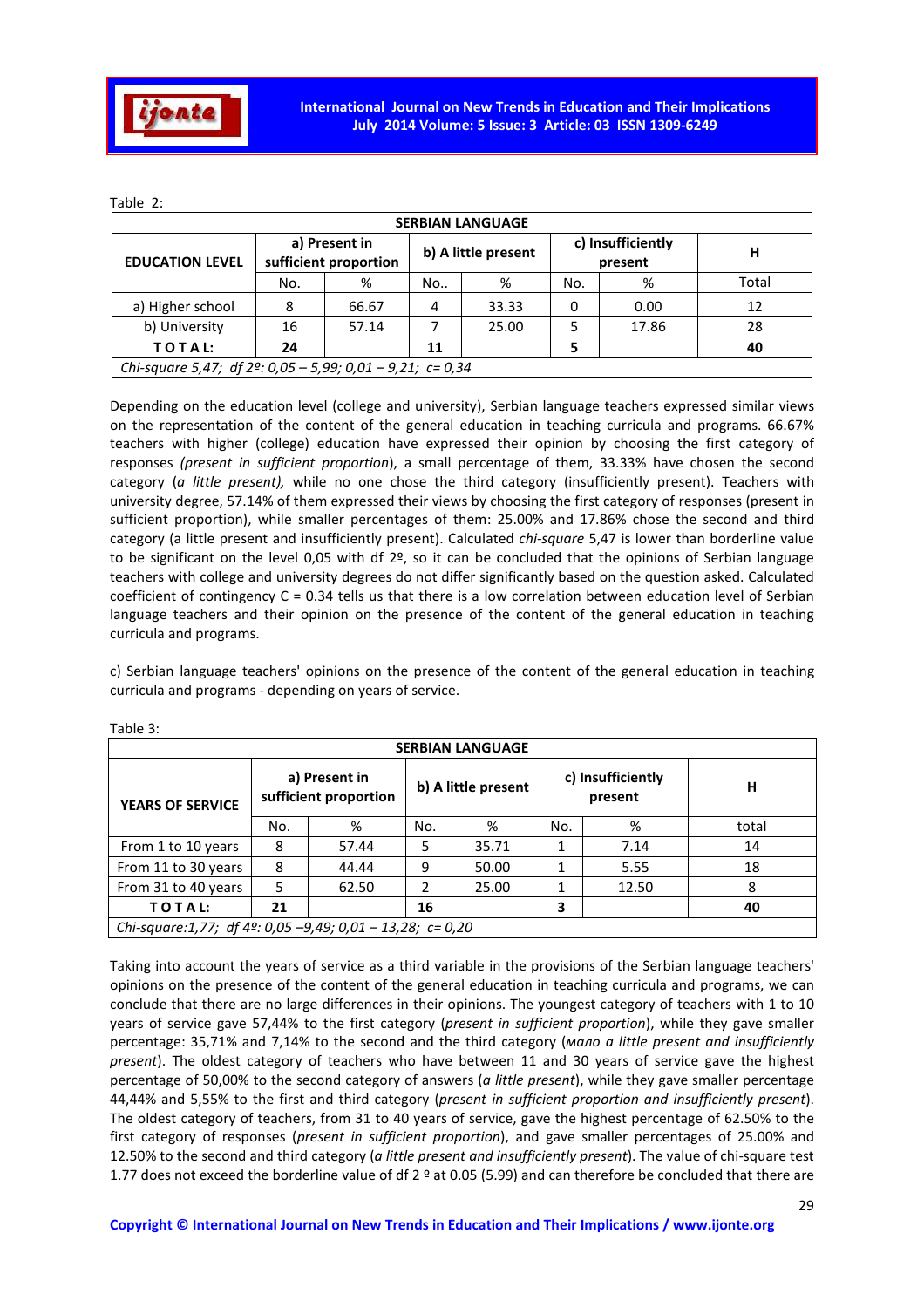

no statistically significant differences in the opinions of Serbian language teachers about the questions, depending on years of service. It can also be concluded that the hypothesis which is related to the presence of the content of general education in teaching curricula and programs is rejected because there were no statistically significant differences in the opinions of teachers, depending on all three variables. Calculated coefficient of contingency C = 0.20 indicates a slight correlation between education level of Serbian language teachers and their opinion on the matter.

# **2. Compliance Of General Education Content To Science And Technology Development**

а) Serbian language teachers' opinions on the compliance of general education content to science and technology development – depending on the gender.

|                                                                      |     |                                                                    |     | <b>SERBIAN LANGUAGE</b> |     |       |       |  |  |  |
|----------------------------------------------------------------------|-----|--------------------------------------------------------------------|-----|-------------------------|-----|-------|-------|--|--|--|
| <b>GENDER</b>                                                        |     | b) Insufficiently<br>a) Compliant<br>c) Non-compliant<br>compliant |     |                         |     |       |       |  |  |  |
|                                                                      | No. | %                                                                  | No. | %                       | No. | %     | total |  |  |  |
| a) MALE                                                              | 3   | 21.42                                                              | 11  | 78.58                   | 0   | 0.00  | 14    |  |  |  |
| b) FEMALE                                                            | 5   | 19.23                                                              | 18  | 69.23                   | 3   | 11.54 | 26    |  |  |  |
| TOTAL:                                                               | 8   |                                                                    | 29  |                         | 3   |       | 40    |  |  |  |
| Chi-square: 3,84; df $2^{\circ}$ : 0,05 - 5,99; 0,01 - 9,21; c= 0,29 |     |                                                                    |     |                         |     |       |       |  |  |  |

Таble 4:

The results of our research indicate that Serbian language teachers think similarly with regard to gender on compliance of content of general education with the development of science and technology. Most of male teachers, 78.58%, expressed their opinion by choosing the second category (*insufficiently compliant*), and the remaining 21.42% of the teachers chose the first category (*compliant*). Female teachers responded similarly, and 69.23% of them responded by choosing the second category (*insufficiently compliant*), 19.23% chose the first category (compliant), and 11.54% chose the third category thus responding that general education facilities do not comply with the development of science and technology. Also, testing the hypotheses on the significance of the difference between the percentage obtained by using chi-square test showed that they were not statistically significant, because chi-square amounted to 3.84 and it is lower than 2 <sup>o</sup> df (0.05 to 5.99). This means that gender of teachers in our study did not significantly influence their opinion on the compliance of content of general education with the development of science and technology. The resulting coefficient of contingency, C = 0.29 tells us that there is *a low correlation* between the gender of Serbian language teachers and their opinion on the compliance of the content of general education with the development of science and technology.

b) Serbian language teachers' opinions on the compliance of general education content to science and technology development – depending on education level.

| iu vitu .<br><b>SERBIAN LANGUAGE</b> |                                                                     |              |     |                   |     |                  |       |  |  |  |  |
|--------------------------------------|---------------------------------------------------------------------|--------------|-----|-------------------|-----|------------------|-------|--|--|--|--|
|                                      |                                                                     | a) Compliant |     | b) Insufficiently |     | c) Non-compliant |       |  |  |  |  |
| <b>EDUCATION</b>                     |                                                                     | compliant    |     |                   |     |                  |       |  |  |  |  |
| <b>LEVEL</b>                         | No.                                                                 | %            | No. | %                 | No. | %                | total |  |  |  |  |
| a) COLLEGE                           |                                                                     | 38.47        | 8   | 61.53             | 0   | 0.00             | 13    |  |  |  |  |
| b) UNIVERSITY                        |                                                                     | 11.11        | 21  | 77.76             | 3   | 11.11            | 27    |  |  |  |  |
| TOTAL:                               | 8                                                                   |              | 29  |                   | 3   |                  | 40    |  |  |  |  |
|                                      | Chi-square 7,00; df $2^{\circ}$ : 0,05 - 5,99; 0,01 - 9,21; c= 0,38 |              |     |                   |     |                  |       |  |  |  |  |

Тable 5:

When it comes to the compliance of the content of general education with the development of science and technology, and depending on the education level, Serbian language teachers think quite differently. Most teachers with college degrees - 61.53% chose the second category (insufficiently compliant), while the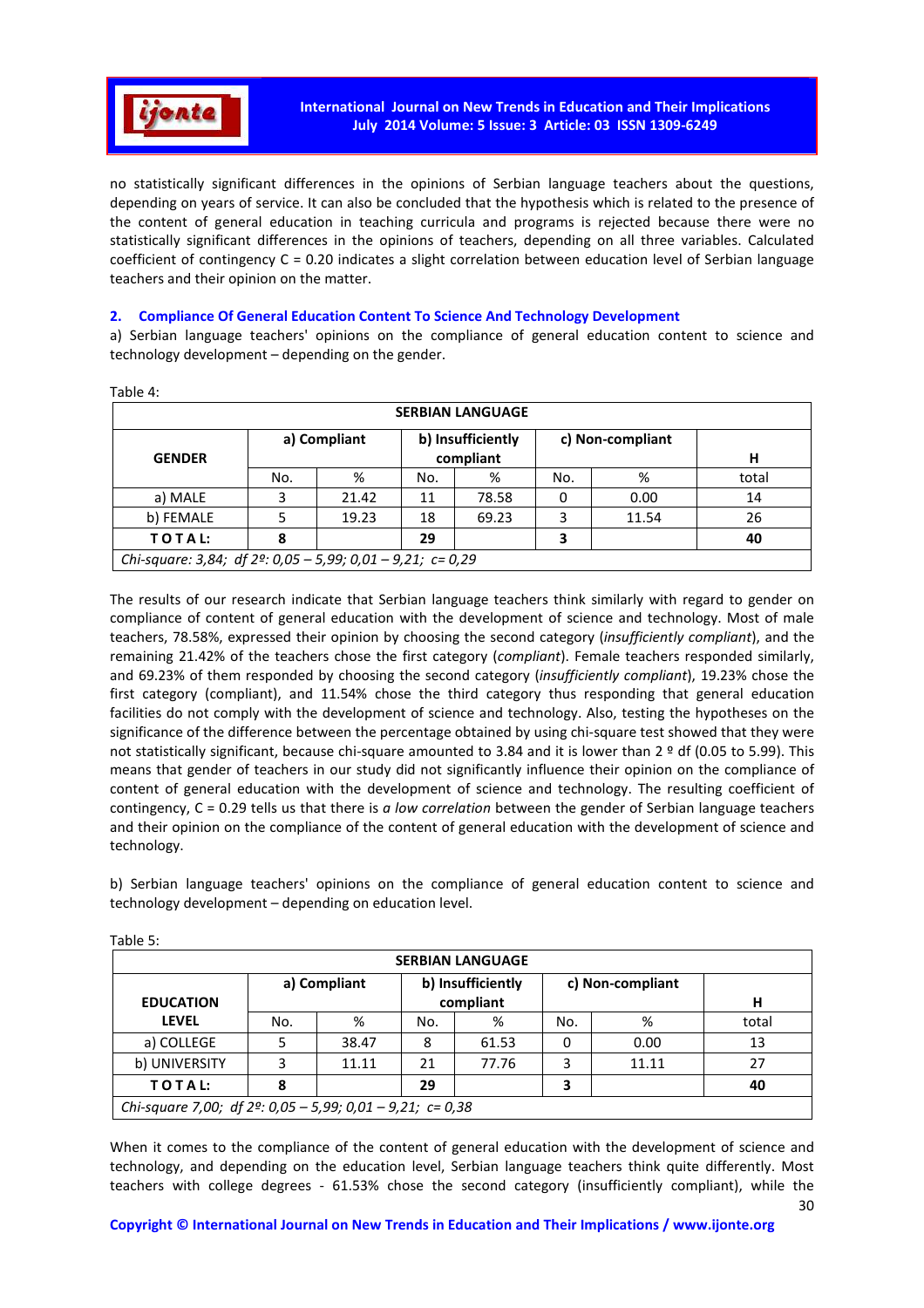

remaining 38.47% chose the first category (compliant). Teachers with university degrees, 77.78% of them, chose the second category *(insufficiently compliant*), while an equal percentage of 11.11% chose the first and the third category, that the content of general education is *compliant and non-compliant* with the development of science and technology. Also, testing hypotheses using *chi-square test* showed that significant differences of opinion among Serbian language teachers with different education level; these were statistically significant because the obtained chi-square 7.00 was higher than the threshold for significance at the 0.05 level (5,99). The obtained *coefficient of contingency*, which was C = 0.30, indicates that there is a *low correlation* between education level of Serbian language teachers and their opinion on compliance of content of general education with the development of science and technology.

c) Serbian language teachers' opinions on the compliance of general education content to science and technology development – depending on years of service.

| <b>SERBIAN LANGUAGE</b>                                      |    |              |     |                                |     |                  |       |  |  |  |  |
|--------------------------------------------------------------|----|--------------|-----|--------------------------------|-----|------------------|-------|--|--|--|--|
| <b>YEARS OF</b><br><b>SERVICE</b>                            |    | a) Compliant |     | b) Insufficiently<br>compliant |     | c) Non-compliant | н     |  |  |  |  |
|                                                              | No | %            | No. | %                              | No. | %                | total |  |  |  |  |
| From 1 to 10 years                                           | 0  | 0.00         | 13  | 92.86                          |     | 7.14             | 14    |  |  |  |  |
| From 11 to 30 yrs                                            | 6  | 75.00        | 10  | 0.00                           | 2   | 25.00            | 18    |  |  |  |  |
| From 31 to 40 yrs                                            |    | 25.00        | 6   | 75.00                          | 0   | 0.00             | 8     |  |  |  |  |
| TOTAL:                                                       | 8  |              | 29  |                                | 3   |                  | 40    |  |  |  |  |
| Chi-square: 52,03; df 4º: 0,05 - 9,49; 0,01 - 13,28; c= 0,75 |    |              |     |                                |     |                  |       |  |  |  |  |

Table 6:

The opinions of Serbian language teachers on compliance of content of general education with the development of science and technology, depending on years of service, differ significantly, which can be seen in Table 6. The youngest teachers with a very high percentage of 92.86% expressed their opinion by choosing the second category *(insufficiently compliant)* while 7.14% chose the third category *(non-compliant).* Older teachers, a high percentage of them - 75.00% expressed their opinion by choosing the first category *(compliant*), while 25.00% of them chose the third category (*non-compliant*). The oldest teachers, the highest percentage of them - 75.00% expressed their opinion by choosing the second category of response (*noncompliant)*, while 25.00% of them chose the first category (*compliant).* Also, testing the hypotheses using *chisquare test* showed that the differences in the opinions of Serbian teachers were statistically significant. The resulting chi-square 52.03 is higher than a threshold set at 0.01 (13.28), which means that Serbian language teachers, with various years of service, think differently about compliance of content of general education with the development of science and technology. This hypothesis is partially confirmed because the differences in the opinions of teachers in the Serbian language depending on qualifications and years of experience were statistically significant. The obtained *coefficient of contingency*, C = 0.75, tells us that there is a high correlation between years of service Serbian language teachers and their opinion on the compliance of the content of general education with the development of science and technology.

### **3. Influence Of General Education Content In The Choice Of Students Profession**

а) Opinions of Serbian language teachers on whether general education content influences the choice of students' profession – depending on the gender.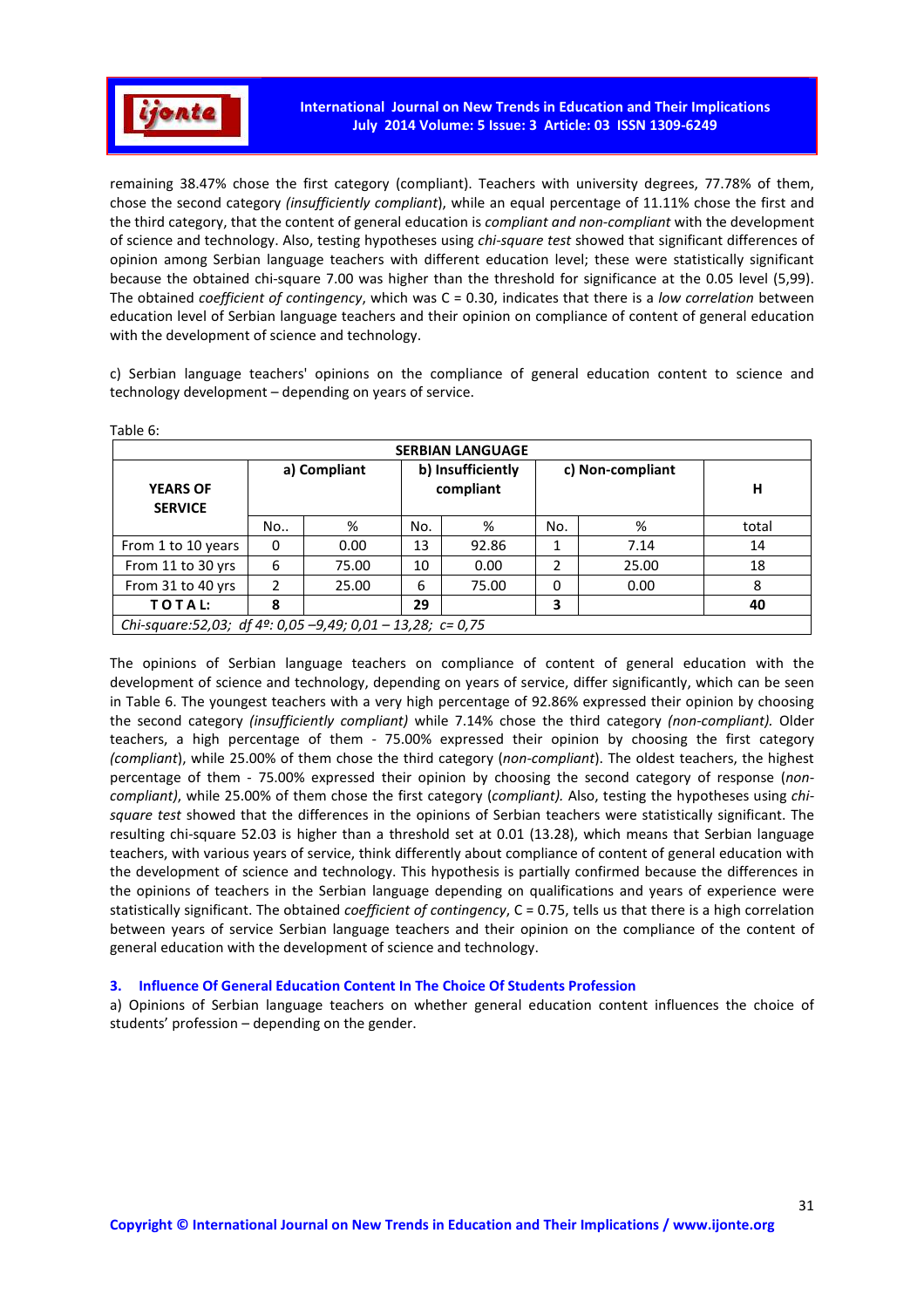

| <b>SERBIAN LANGUAGE</b>                                              |                               |       |                                   |       |                 |       |       |  |  |  |  |
|----------------------------------------------------------------------|-------------------------------|-------|-----------------------------------|-------|-----------------|-------|-------|--|--|--|--|
| <b>GENDER</b>                                                        | a) Influence<br>significantly |       | b) Influence to a<br>small degree |       | c) No influence |       | н     |  |  |  |  |
|                                                                      | No.                           | %     | No.                               | %     | No.             | %     | total |  |  |  |  |
| a) MALE                                                              |                               | 53.84 | 6                                 | 46.16 | 0               | 0.00  | 13    |  |  |  |  |
| b) FEMALE                                                            | 14                            | 51.86 | 10                                | 37.03 | 3               | 11.11 | 27    |  |  |  |  |
| TOTAL:                                                               | 21                            |       | 16                                |       | 3               |       | 40    |  |  |  |  |
| Chi-square: 2,64; df $2^{\circ}$ : 0,05 - 5,99; 0,01 - 9,21; c= 0,24 |                               |       |                                   |       |                 |       |       |  |  |  |  |

Тable 7:

When asked if the content of general education has an impact on career choice, depending on gender, Serbian language teachers responded quite similarly. Male teachers, 53.84% of them expressed their opinion by choosing the first category, and the remaining 46.16% chose the second. Female teachers, a high percentage of them - 51.86% chose the first category of responses, a smaller percentage, 37.03%, chose the second and the lowest percentage of them 11.11% chose the third category. Testing hypothesis on the significance of differences, using the *chi-square test* showed that there were no statistically significant differences in the opinions of Serbian language teachers on whether general education activities have an impact on the choice of profession of students, depending on gender, because the chi-square of 2,64 was lower than a threshold set at df 2 º ; 0.05 (5,99). The resulting *contingency coefficient* of S = 0.24 tells us that there is *a low correlation* between the gender of Serbian language teachers and their opinion on whether the content of general education influences the career choice of students.

b) Opinions of Serbian language teachers on whether general education content influences the choice of students' profession – depending on education level.

| <b>SERBIAN LANGUAGE</b>                                             |     |                               |     |                                   |     |                 |       |  |  |  |  |
|---------------------------------------------------------------------|-----|-------------------------------|-----|-----------------------------------|-----|-----------------|-------|--|--|--|--|
| <b>EDUCATION</b>                                                    |     | a) Influence<br>significantly |     | b) Influence to a<br>small degree |     | c) No influence | н     |  |  |  |  |
| <b>LEVEL</b>                                                        | No. | %                             | No. | %                                 | No. | %               | Total |  |  |  |  |
| a)COLLEGE                                                           | 8   | 61.53                         | 4   | 30.77                             |     | 7.70            | 13    |  |  |  |  |
| b) UNIVERSITY                                                       | 13  | 48.14                         | 12  | 44.44                             |     | 7.40            | 27    |  |  |  |  |
| TOTAL:                                                              | 21  |                               | 16  |                                   | 3   |                 | 40    |  |  |  |  |
| Chi-square 0,76; df $2^{\circ}$ : 0,05 - 5,99; 0,01 - 9,21; c= 0,13 |     |                               |     |                                   |     |                 |       |  |  |  |  |

Таble 8:

Teachers with college degrees, 61.53% of them, think that these contents have *a significant influence* 30.77% of them thought that these ) *influence it to a small degree,* and only 7.70% of them think that these have *no influence* on the career choice of students. A lower percentage of teachers with higher education, 48.14% of them, expressed their opinion by choosing the first category of responses, 44.44% chose the second, and 7.40% chose the third category. *Chi-square value* 0.76 is lower than a threshold set at df 2 º, 0.05 (5.99), which indicates that there are no statistically significant differences in the opinions of Serbian language teachers as to whether general education activities have an impact on career choice of students, depending on the level of education. The obtained *contingency coefficient* of S = 0.13 indicates that there is a slight correlation between education level of Serbian language teachers and their opinion on whether content of general education influence the career choice of students.

c) Opinions of Serbian language teachers on whether general education content influences the choice of students' profession – depending on years of service.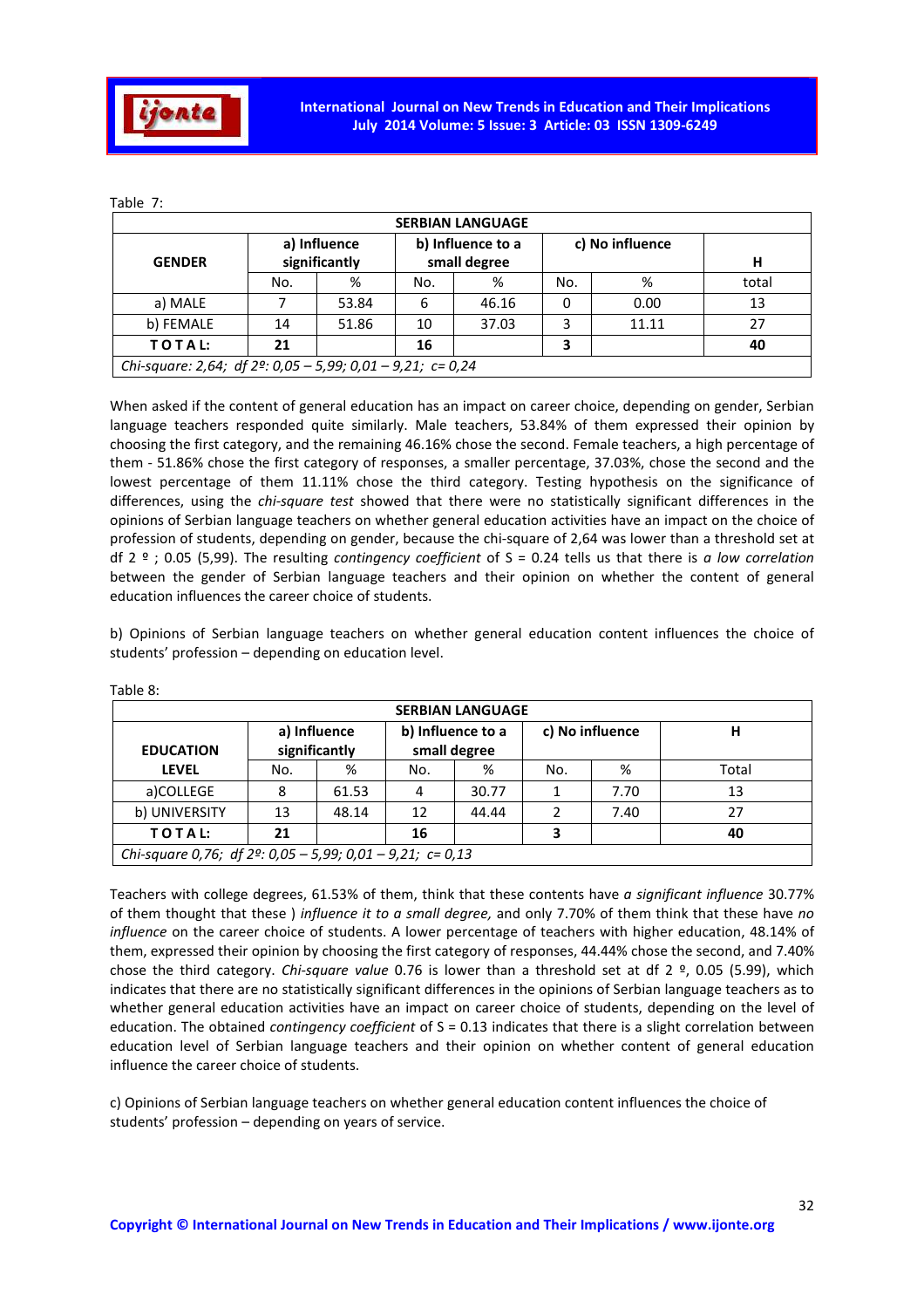

|--|

|                                                                     | <b>SERBIAN LANGUAGE</b> |                               |                                   |       |                 |       |       |  |  |  |  |  |
|---------------------------------------------------------------------|-------------------------|-------------------------------|-----------------------------------|-------|-----------------|-------|-------|--|--|--|--|--|
| <b>YEARS OF</b><br><b>SERVICE</b>                                   |                         | a) Influence<br>significantly | b) Influence to a<br>small degree |       | c) No influence |       | н     |  |  |  |  |  |
|                                                                     | No.                     | %                             | No.                               | %     | No.             | %     | total |  |  |  |  |  |
| From 1 to 10 years                                                  | 8                       | 57.14                         | 5                                 | 35.71 |                 | 7.14  | 14    |  |  |  |  |  |
| From 11 to 30 yrs                                                   | 8                       | 44.44                         | 9                                 | 50.00 | 1               | 5.55  | 18    |  |  |  |  |  |
| From 31 to 40 yrs                                                   | 5                       | 62.50                         | 2                                 | 25.00 | 1               | 12.50 | 8     |  |  |  |  |  |
| TOTAL:                                                              | 21                      |                               | 16                                |       | 3               |       | 40    |  |  |  |  |  |
| Chi-square:1,77; df $4^{\circ}$ : 0,05 -9,49; 0,01 - 13,28; c= 0,20 |                         |                               |                                   |       |                 |       |       |  |  |  |  |  |

The youngest teachers, a high percentage of them - 57.14% expressed their opinion by choosing the first category of responses (*influence significantly*), while 35.71% and 7.14% of them chose the second and third category respectively (*influence to a small degree and no influence*), so the sum of the second and third category is smaller than the first. Older teachers, 50.00% of them chose the second category (*influence to a small degree*), a somewhat smaller percentage of 44.44% chose the first category (*influence significantly*), and the lowest percentage of 5.55% chose the third category (*no influence*). The oldest teachers, 62.50% of them, expressed their opinion by choosing the first category (*influence significantly*), then the second category *influence to a small degree*) 25.00% of them, and 12.50% chose the third category (*no influence*). *Chi-square value* of 1.77 is lower than the limit value of df 4 <sup>o</sup> ;0.05 (9.49), which means that depending on years of service there are no statistically significant differences in the opinions of Serbian language teachers on whether general education activities have an impact on the choice of profession of students. The set hypotheses concerning whether general education has an impact on student career choice is rejected because differences in opinions Serbian language teachers are not statistically significant according to the three set variables. The obtained contingency coefficient C = 0.20 indicates that there is *a slight correlation* between years of service of Serbian language teachers and their opinion on whether the content of general education influences the career choice of students.

# **4. Adjusting General Education Content To Evolving Capacities Of Students**

| Table 10:               |                                                                      |                                                              |     |       |     |       |       |  |  |  |  |
|-------------------------|----------------------------------------------------------------------|--------------------------------------------------------------|-----|-------|-----|-------|-------|--|--|--|--|
| <b>SERBIAN LANGUAGE</b> |                                                                      |                                                              |     |       |     |       |       |  |  |  |  |
| <b>GENDER</b>           |                                                                      | b) Insufficiently<br>c) Not aligned<br>a) Aligned<br>aligned |     |       |     |       |       |  |  |  |  |
|                         | No.                                                                  | %                                                            | No. | %     | No. | %     | total |  |  |  |  |
| a) MALE                 | 3                                                                    | 21.42                                                        | 10  | 71.42 |     | 7.14  | 14    |  |  |  |  |
| b) FEMALE               | 10                                                                   | 38.46                                                        | 13  | 50.00 | 3   | 11.54 | 26    |  |  |  |  |
| TOTAL:                  | 13                                                                   |                                                              | 23  |       | 4   |       | 40    |  |  |  |  |
|                         | Chi-square: 1,72; df $2^{\circ}$ : 0,05 - 5,99; 0,01 - 9,21; c= 0,04 |                                                              |     |       |     |       |       |  |  |  |  |

а) Opinions of Serbian language teachers on the adjustment of general education contents to evolving capacities of students – depending on gender.

When it comes to the alignment of the content of general education with the evolving capacities of students, Serbian language teachers, depending on the sex, think roughly the same. The highest percentage of male teachers,71.42% of them, expressed their opinion by choosing the second category *(insufficiently aligned*); a much smaller percentage of 21.42% chose the first category (*aligned*), and the lowest percentage, 7.14%, chose the third category (*not aligned*). The highest percentage of female teachers, too, 50.00% of them, chose the second category (*insufficiently aligned*), while slightly lower percentage of them,38.46%, chose the first category (*aligned*), and the lowest percentage of 11.54% chose the third category of responses claiming that general education content is not aligned with the evolving capacities of students. After having tested the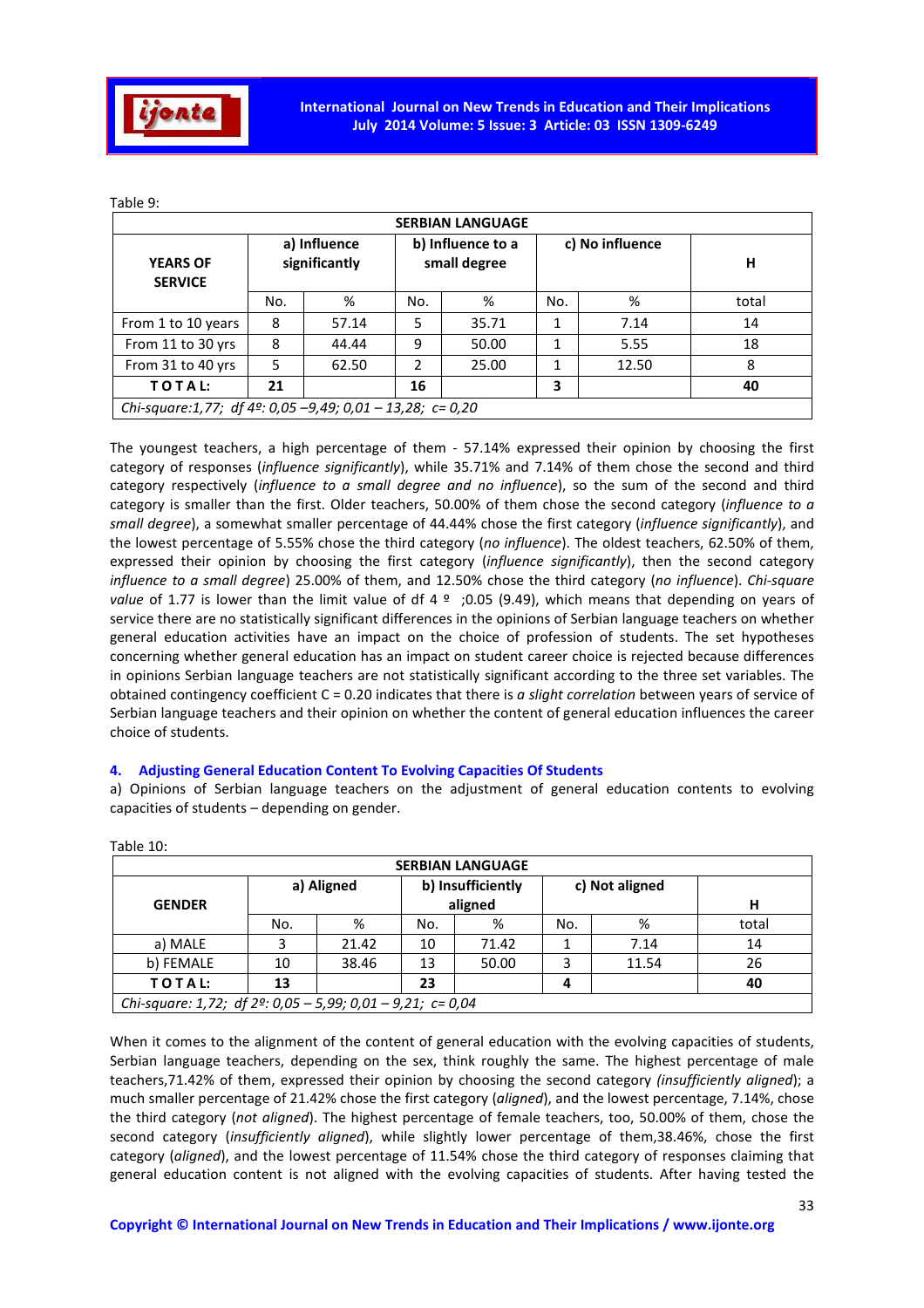

hypotheses regarding the significance of the difference using the *chi-square test* it has shown that these differences are not statistically significant, because the obtained chi-square of 1.72 is lower than the limit value for df 2 °; significance level of 0.05 to 5.99, and this actually means that, depending on gender, Serbian language teachers have similar opinion regarding the alignment of general education content with evolving capacities of students. The obtained coefficient of contingency, which was C = 0.04, tells us that there is a slight correlation between the gender of Serbian language teachers and their opinion on whether the contents of general education are in line with the evolving capacities of students.

b) Opinions of Serbian language teachers on the adjustment of general education contents to evolving capacities of students – depending on education level.

|                                                                      |     |            |                              | <b>SERBIAN LANGUAGE</b> |     |                |       |
|----------------------------------------------------------------------|-----|------------|------------------------------|-------------------------|-----|----------------|-------|
| <b>EDUCATION LEVEL</b>                                               |     | a) Aligned | b) Insufficiently<br>aligned |                         |     | c) Not aligned | н     |
|                                                                      | No. | %          | No.                          | %                       | No. | %              | total |
| a) COLLEGE                                                           | 8   | 61.53      | 5                            | 38.46                   | 0   | 0.00           | 13    |
| b) UNIVERSITY                                                        |     | 18.51      | 18                           | 66.66                   | 4   | 14.81          | 27    |
| TOTAL:                                                               | 13  |            | 23                           |                         | 4   |                | 40    |
| Chi-square 10,78; df $2^{\circ}$ : 0,05 - 5,99; 0,01 - 9,21; c= 0,46 |     |            |                              |                         |     |                |       |

Table 11:

Depending on the education level, the Serbian language teachers think differently regarding the alignment of the content of general education with the evolving capacities of students. A high percentage of teachers with college degrees, 61.53% of them, expressed their opinions by choosing to the first category of answers and said that the activities are *aligned*, while the remaining 38.46% chose the second category of answers saying that general education contents are *insufficiently aligned*. The highest percentage of female teachers, 66.66% of them answered by choosing the second category (*insufficiently aligned*); a much smaller percentage of them, 18.51%, chose the first category (*aligned*), while the lowest percentage of them,14.81%, chose the third category of answers saying that general education contents are *not aligned* with the evolving capacities of students. The obtained chi-square of 10.78 is higher than the limit specified of df  $2 \degree$ ;0.05 (5.99), which indicates that, depending on the level of education, there is a statistically significant difference in the opinions of Serbian language teachers regarding the alignment of general education content with evolving capacities of students. The obtained contingency coefficient C = 0.46 tells us that there is *a moderate correlation* between education level of Serbian language teachers and their opinion on whether the contents of general education are in line with the evolving capacities of students.

c) Opinions of Serbian language teachers on the adjustment of general education contents to evolving capacities of students – depending on years of service.

| <b>SERBIAN LANGUAGE</b>                                   |            |       |                              |       |                |       |       |  |  |
|-----------------------------------------------------------|------------|-------|------------------------------|-------|----------------|-------|-------|--|--|
| <b>YEARS OF</b><br><b>SERVICE</b>                         | a) Aligned |       | b) Insufficiently<br>aligned |       | c) Not aligned |       | н     |  |  |
|                                                           | No.        | %     | No.                          | %     | No.            | %     | total |  |  |
| From 1 to 10 years                                        |            | 7.14  | 10                           | 71.42 | 3              | 21.42 | 14    |  |  |
| From 11 to 30 yrs                                         | 10         | 55.55 |                              | 38.89 |                | 5.55  | 18    |  |  |
| From 31 to 40 yrs                                         | 2          | 25.00 | 6                            | 75.00 | $\Omega$       | 0.00  | 8     |  |  |
| TOTAL:                                                    | 13         |       | 23                           |       | 4              |       | 40    |  |  |
| Chi-squre:12,42; df 4º: 0,05 -9,49; 0,01 - 13,28; c= 0,47 |            |       |                              |       |                |       |       |  |  |

Table 12: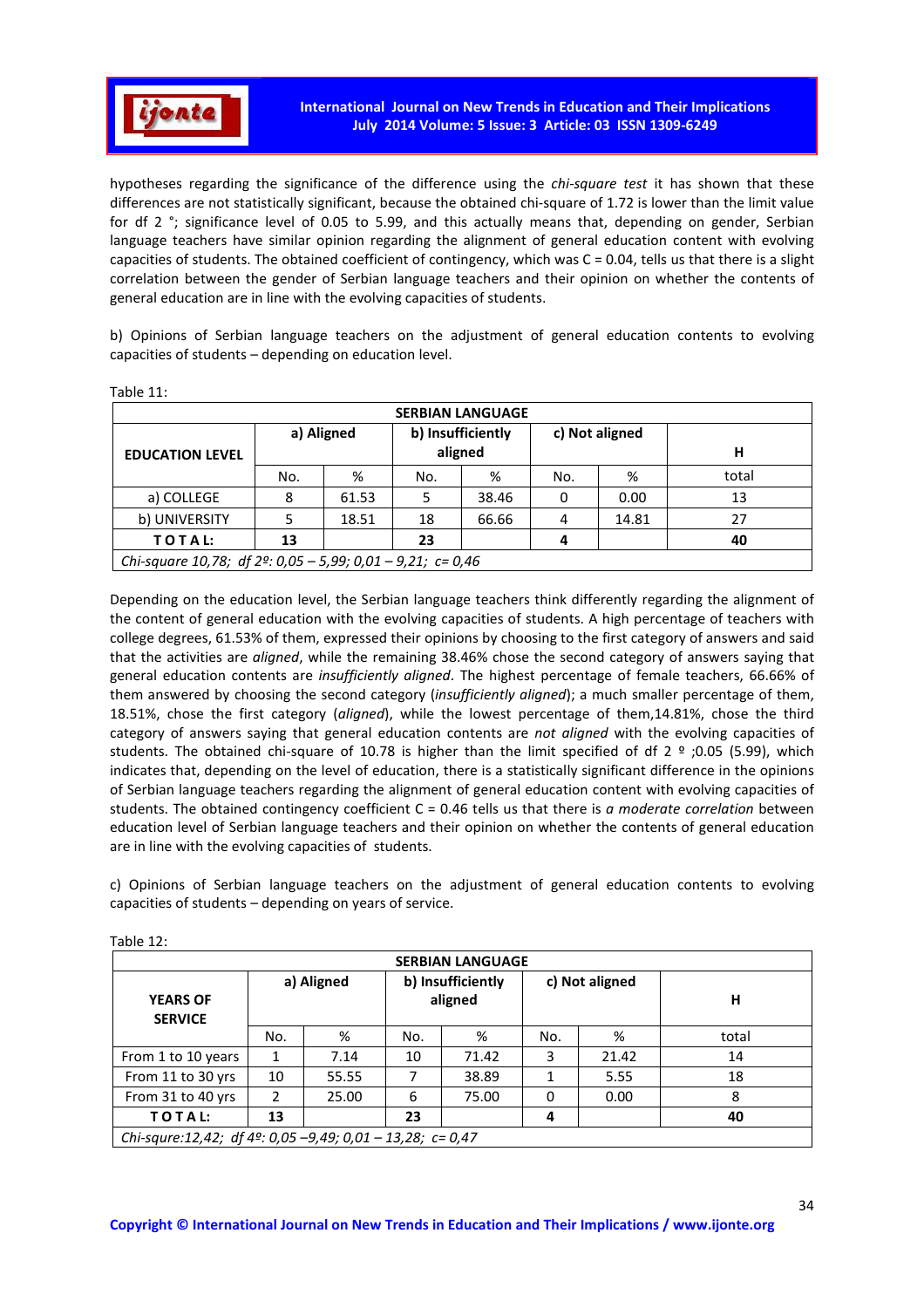

The highest percentage of the youngest teachers,71.42% of them, believe that the contents are *insufficiently aligned*, and lower percentages of young teachers, 21.42% and 7.14% of them, think they are *not aligned*, or that they are *aligned,* respectively, with the evolving capacities of students. 55.55% of older teachers think that the contents are *aligned*, 38.89% of them think that they are *insufficiently aligned*, with only 5.55% of them who say that they are *not aligned*. However, a very high percentage of the oldest teachers, 75.00% of them, think that the contents are *insufficiently aligned*, while 25.00% of them said that general education contents are *aligned* with the evolving capacities of the students. After having tested the hypotheses regarding the significance of differences using *chi-square test* showed that there are major statistic differences in the statistical level of 0.05 since chi-square value of 12.42 is greater than the limit specified of df  $9$  4; significance level of 0.05 (9.49). The coefficient of contingency is C = 0.47 which indicates that there is *a moderate correlation* between years of service of Serbian language teachers and their opinion on the matter.

# **5. The Importance Of General Education For Modern Education**

a) Opinions of Serbian language teachers on the importance of general education to modern education– depending on gender.

| <b>SERBIAN LANGUAGE</b>                                              |                    |       |                   |       |                  |      |       |  |  |
|----------------------------------------------------------------------|--------------------|-------|-------------------|-------|------------------|------|-------|--|--|
| <b>GENDER</b>                                                        | a) High importance |       | b) Low importance |       | c) No importance |      |       |  |  |
|                                                                      | Бр.                | %     | Бp.               | %     | Бp.              | %    | total |  |  |
| a) MALE                                                              | 12                 | 85.71 |                   | 14.29 | 0                | 0.00 | 14    |  |  |
| b) FEMALE                                                            | 21                 | 80.76 | 4                 | 15.38 |                  | 3.84 | 26    |  |  |
| TOTAL:                                                               | 33                 |       |                   |       |                  |      | 40    |  |  |
| Chi-square: 1,27; df $2^{\circ}$ : 0,05 - 5,99; 0,01 - 9,21; c= 0,17 |                    |       |                   |       |                  |      |       |  |  |

Table 13:

After being asked about the importance of general education to modern education, depending on the gender of Serbian language teachers they responded very similarly. The highest percentage of both male and female teachers, 85.71% (male) and 80.76% (female) chose the first response category (*high importance*), a much smaller percentage of 14.29% (male) and 15.38 % (female) chose the second category (*low importance*), and the remaining 3.84% (female) chose the third category (*no importance*). The calculated chi-square test of 1.27 was lower than the limit value of df 2 °; 0.05 (5.99), which means that there is no statistically significant difference in the opinions of Serbian language teachers. The calculated coefficient of contingency  $C = 0.17$  tells us that there is a slight correlation between the gender Serbian language teachers and their opinion on the importance of general education to the modern education.

b) Opinions of Serbian language teachers on the importance of general education to modern education– depending on education level.

| <b>SERBIAN LANGUAGE</b>                                            |                    |       |                   |       |                  |      |       |  |  |
|--------------------------------------------------------------------|--------------------|-------|-------------------|-------|------------------|------|-------|--|--|
| <b>EDUCATION</b>                                                   | a) High importance |       | b) Low importance |       | c) No importance |      | н     |  |  |
| <b>LEVEL</b>                                                       | No.                | %     | No.               | %     | No.              | %    | total |  |  |
| a) COLLEGE                                                         | 12                 | 92.30 |                   | 7.70  | 0                | 0.00 | 13    |  |  |
| b) UNIVERSITY                                                      | 21                 | 77.78 |                   | 18.51 |                  | 3.70 | 27    |  |  |
| TOTAL:                                                             | 33                 |       | 6                 |       |                  |      | 40    |  |  |
| Chi-square 1,7; df $2^{\circ}$ : 0,05 - 5,99; 0,01 - 9,21; c= 0,20 |                    |       |                   |       |                  |      |       |  |  |

Table 14.

Depending on their education level, Serbian languages teachers think similarly about the importance of general education to the modern education. High percentage of teachers with college degree, 92.30% of them, believe that general education is of *high importance* for modern education, while a small percentage of them, 7.70%, think that it is of *low importance*. A large percentage of teachers with university degrees, 77.78% of them, think that general education is of *high importance* for modern education, while is a slightly higher percentage than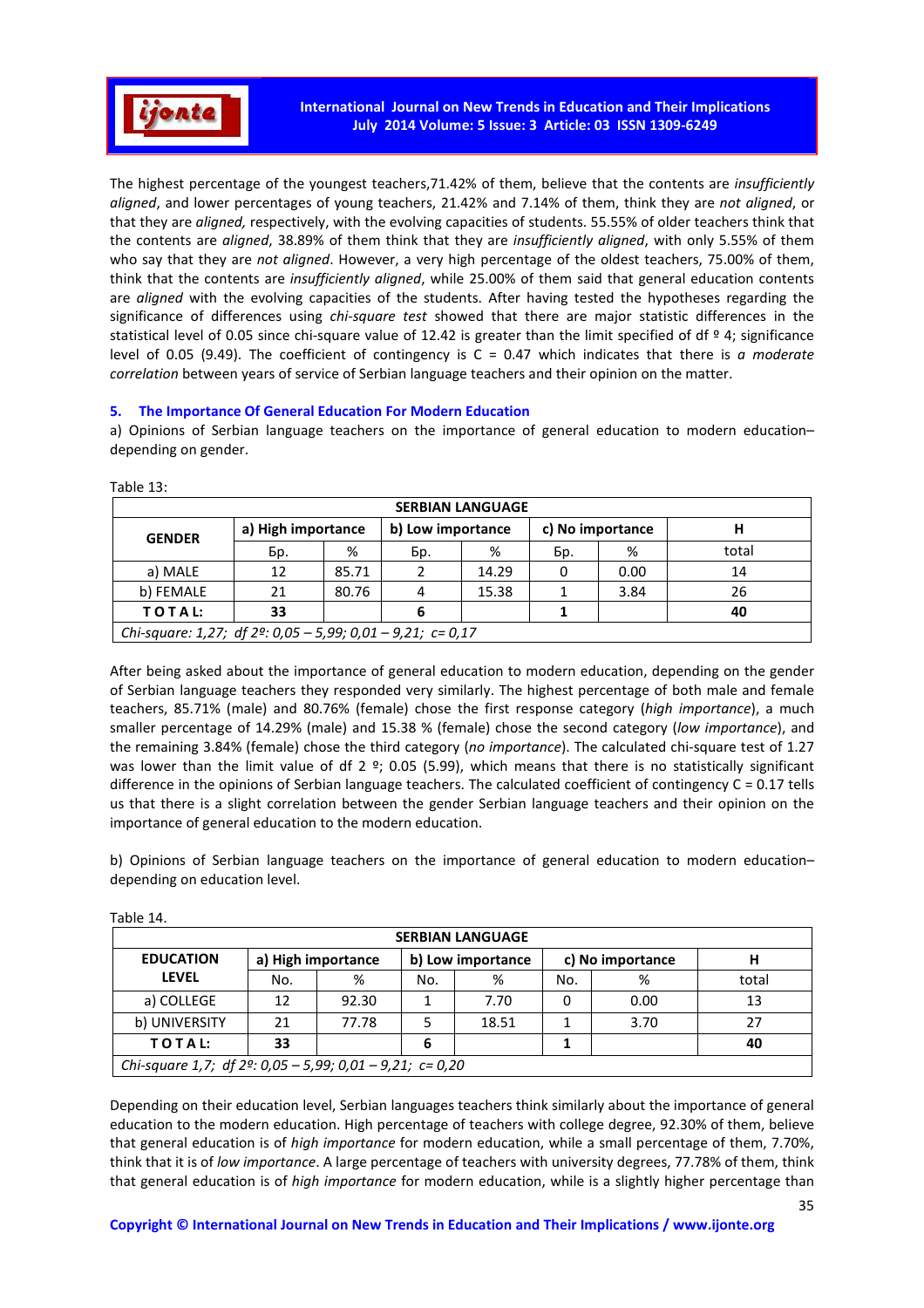

the previous group of Serbian language teachers, 18.51% of them, think that it is of *low importance*, and only 3.70% claimed that contents of general education of *no importance* to modern education. After having tested the hypothesis of the significance of differencs, using the *chi-square* test, it showed no statistically significant difference in the opinions of teachers, because the calculated value of chi-square of 1.7 is lower than the limit value of df 2 °; significance level of 0.05 (5, 99). The calculated coefficient of contingency C = 0.20 tells us that there is a slight correlation between education level of Serbian language teachers and their opinion on the importance of general education to the modern education.

c) Opinions of Serbian language teachers on the importance of general education to modern education– depending on years of service.

| <b>SERBIAN LANGUAGE</b>                                              |                    |       |                   |       |                  |      |       |  |  |  |
|----------------------------------------------------------------------|--------------------|-------|-------------------|-------|------------------|------|-------|--|--|--|
| <b>YEARS OF</b><br><b>SERVICE</b>                                    | a) High importance |       | b) Low importance |       | c) No importance |      | н     |  |  |  |
|                                                                      | No.                | %     | No.               | %     | No.              | %    | total |  |  |  |
| From 1 to 10 years                                                   | 12                 | 85.71 | 2                 | 14.29 | 0                | 0.00 | 14    |  |  |  |
| From 11 to 30 yrs                                                    | 14                 | 77.78 | 3                 | 16.67 |                  | 5.55 | 18    |  |  |  |
| From 31 to 40 yrs                                                    |                    | 87.50 | 1                 | 12.50 | 0                | 0.00 | 8     |  |  |  |
| TOTAL:                                                               | 33                 |       | 6                 |       | 1                |      | 40    |  |  |  |
| Chi-square: 2,36; df $4^{\circ}$ : 0,05 -9,49; 0,01 - 13,28; c= 0,23 |                    |       |                   |       |                  |      |       |  |  |  |

Table 15:

Depending on years of service, Serbian language teachers have similar opinion on how important general education is for modern education. All three categories of teachers gave the highest percentage to the first category of responses (*high importance*): 85.71% of the youngest teachers, 77.78% of older teachers and 87.50% of the oldest teachers. Also, roughly similar percentage was given to the second category (*low importance)* - 14.29% of the youngest teachers, 16.67% of older teachers and 12.50% of the oldest teachers, while only 5.55% of the second category of teachers (from 11 to 30 years of service) chose the third category of responses thus saying that general education contents are *of no importance* to modern education. The obtained *chi-square* test is 2.36 and it is lower than the limit value of df º 4; 0.05 level of significance (9.49), which indicates that there is no statistically significant difference in the opinions of Serbian language teachers depending on years of service. Hypothesis which refers to the importance of general education to modern education was rejected because the calculated differences are not statistically significant. The calculated coefficient of contingency, that is C = 0.23, tells us that there is *a low correlation* between years of service of Serbian language teachers and their opinion on the importance of general education to modern education.

### **CONCLUSION**

The conclusions of the research point to the ongoing problems of modern, general, elementary education and they can contribute to the improvement of its quality. Depending on the three variables, Serbian language teachers think very similarly about the presence of the content of general education teaching curricula and programs, which does not confirm the hypothesis. Serbian language teachers have the same opinion regarding the compliance of general education content with the development of science and technology only when using gender variable; while, they have different opinions when taking into consideration education level and years of service variables. When using gender variable, Serbian language teachers have similar opinions about the influence of general education on students' choice of profession, while they have different opinions when taking into consideration education level and years of service variables. General education is very important to modern education, and all Serbian language teachers agree about that, which means that, when taking into consideration all three variables, they have similar opinion.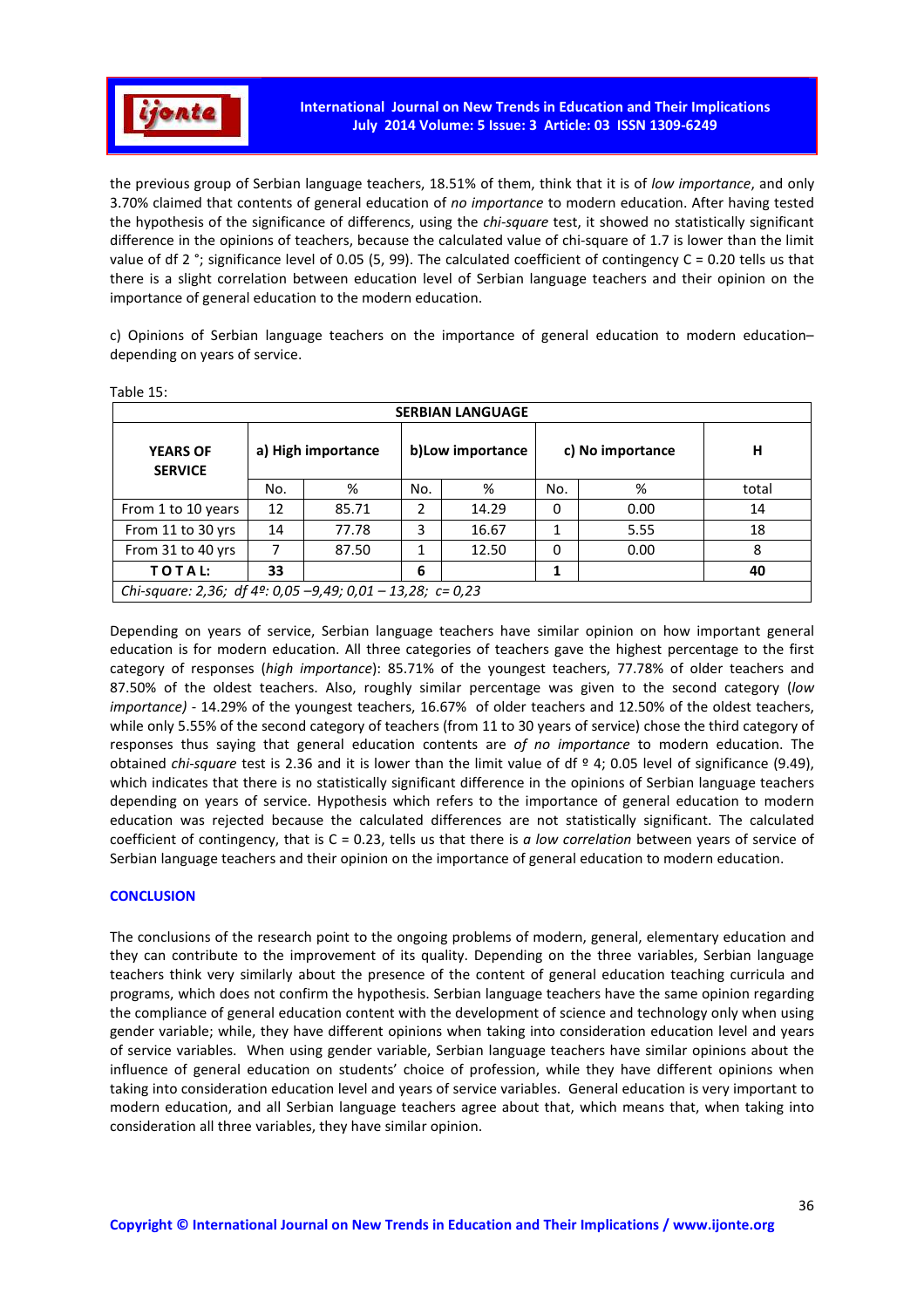

**IJONTE's Note 1:** This paper is a result of research within the project III 47023 "Kosovo and Merohija between national identity and European integration" financed by The Ministry of Education, Science and Technological Development of The Republic of Serbia and "*Sustainability of identity of Serbs and ethnic minorities in the border municipalities of East and Southeast Serbia*" (ОI 179013), carried out at the University of Nis - Faculty of Mechanical Engineering and funded by the Ministry of Education, Science and Technological Development of Republic of Serbia

**IJONTE's Note 2:** This article was presented at 5<sup>th</sup> International Conference on New Trends in Education and Their Implications - ICONTE, 24-26 April, 2014, Antalya-Turkey and was selected for publication for Volume 5 Number 3 of IJONTE 2014 by IJONTE Scientific Committee.

# **BIODATA AND CONTACT ADDRESSES OF AUTHORS**



Vesna MINIC, assistant professor at the University of Pristina - Kosovska Mitrovica, Leposavic, Serbia. She graduated in the field of school pedagogy, subject: *The role of school teachers in the innovation of teaching* at the University of Pristina, Blace, Serbia. Masters degree was conducted in the field of education science (general pedagogy) on *Modern tendencies in the development of general education in our society* at the University of Pristina - Kosovska Mitrovica, Kosovska Mitrovica, Serbia. Ph.D. thesis included the paper on *Pedagogical and theoretical foundations of elementary education in Serbia in the second half of the 20th century and the beginning of the 21st* in the field of science

education (general pedagogy) at the University of Pristina - Kosovska Mitrovica, Kosovska Mitrovica, Serbia. Her interests are focused on the exploration of pre-school and elementary school education. She is the author of a scientific monograph *Osnovno obrazovanje u Srbiji u drugoj polovini ХХ veka (Primary education in Serbia in the second half of the 20th century) (2012).* She is also the author of numerous works of national and international importance.

Vesna MINIC 38217 Socanica SERBIA E. Mail: minic.vesna@gmail.com



Marija JOVANOVIC, assistant professor at the Faculty of Philosophy, University of Nis, Serbia. Sh graduated in 2001 in the field of modern pedagogical courses on *Historical roots and contemporary importance of the working school,* the University of Pristina, Blace, Serbia. Master's thesis was done on didactics on *Educational communication as a factor in the effectiveness of teaching* and presented in 2008 at the University of Pristina, Kosovska Mitrovica, Serbia. She acquired the title Doctor of pedagogical sciences in 2012 at the University of Novi Sad, Faculty of Philosophy, Novi Sad, Serbia, on a doctoral thesis entitled *Characteristics of descriptive grading and quality of educational communication in primary* 

*school teaching* Main interests are related to research in the field of didactics, docimologics and pedagogical communication. She is the author of numerous works of national and international importance.

Marija M. JOVANOVIC Zikice Spanca 29a/I 18.000 Nis SERBIA E. Mail: marija.jovanovic@filfak.ni.ac.rs